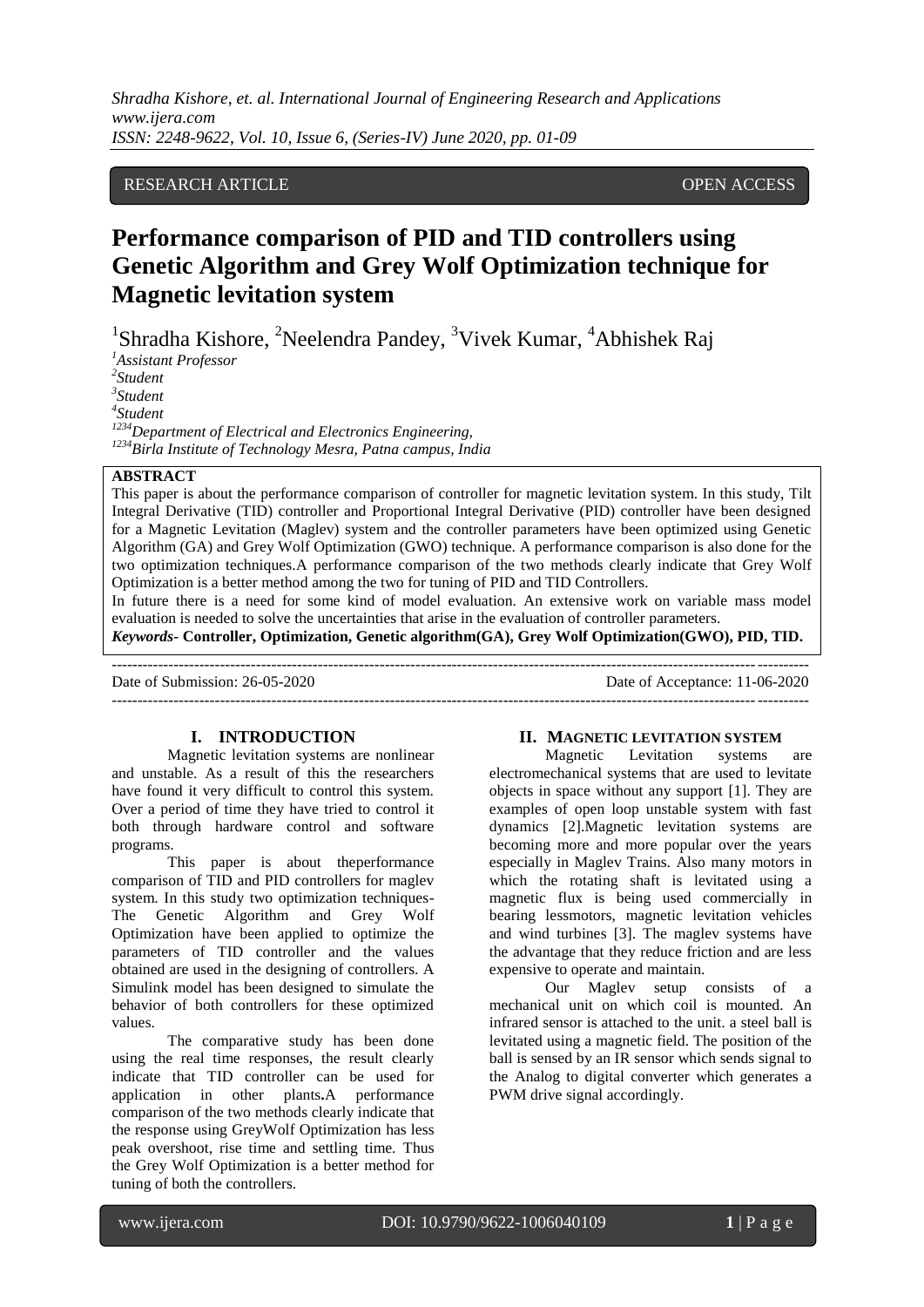



**Fig1**. Schematic diagram of the Maglev System

# **III. THE CONTROLLER**

The PID controller was first developed by Elmer Sperry in 1911. The PID Controllers are the most widely used controllers in the industry [3]. Their stability analysis is extremely easily to carry out and they can be tuned easily. PID control uses a closed loop control feedback to keep the actual output as close to the set point as possible.The overall transfer function of the controller is given by  $G(s) = Kp*s+Ki*(1/s) + s*Kd.Selection$  of values of PID control has significant effect on control performance [5-6].

The fractional order calculus is very important for the design of controller nowadays. The concept of fractional order controller was first proposed by Podlubny in 1999 [7].Like the PID Controllers the fractional order controllers also involve tuning of its parameters so as to meet the desired specifications. The classical PID controller is considered as a special case of fractional order controllers. A novel method for tuning FOPID parameter is minimizing integral absolute error which is being used nowadays. The fractional order controller provides more flexibility and opportunity to adjust the dynamic properties of control system. They also exhibit good robustness.

It consists of three tunable components in a feedback loop which has a PID compensator. The term "Tilt" means that it can provide a feedback gain which is tilted with respect to gain frequency of the conventional compensation unit. It is similar to a PID controller except the fact that instead of a proportional unit a compensator which has the transfer function represented by  $Kt/s^{1/n}$  is present. The overall transfer function of the controller is given by  $G(s) = Kt*s^{1/n} + Ki*1/s + s*Kd$ , where 'n' is a non-zero number. The value for "n" lies between 2 and 3. In this paper the value of "n" is chosen to be 2. The mathematical model of the controller is shown below: -



**Fig 2.** Schematic diagram of the Maglev System

The effects of the controller can be summarized as below: -

It is simple to tune.

 The ratio of disturbance to rejection is improved.

Feedback control is improved.

 The closed loop is less sensitive to parameter variations of the plant.

# **IV. DOMINANT POLE APPROXIMATION**

The design specifications for this study have been considered as: -

Settling time  $\leq 2$  sec and damping ratio ( $\zeta$ )  $\leq 0.8$ The dominant poles were calculated to be at  $S_{1,2}$ = 2± 1.5i [8-9]

#### **V. SYSTEM WITH TID CONTROLLER**

The characteristic equation for the closed loop negative unity feedback system is given by  $1+Gp(s)*Gc(s)=0$  (1)

i.e. 
$$
1 + \left(\frac{-3653.3575}{s^2 - 2180}\right) * \left(\frac{k_t}{s_n^{\perp}} + \frac{k_l}{s} + sk_d\right) = 0(2)
$$

#### **VI. OPTIMIZATION**

Optimization is the process of finding best solution from all possible solutions. Traditional methods based on gradients like Newton"s Method and dynamic programming have been used to find minima and maxima for differential equations [10]. These methods have a disadvantage that they are not applicable in case of unstable, discontinuous or complex systems. Also they are more likely to get trapped at saddle points and give incorrect results. Due this limitations nontraditional methods were developed over the course of time drawing inspiration from Darwin"s theory of natural selection, food searching ability of species and swarm behavior.

# **VII. OBJECTIVE FUNCTION**

The integral absolute error has been taken as the objective function. The step response has been taken from equation (2). The result of it has

www.ijera.com DOI: 10.9790/9622-1006040109 **2** | P a g e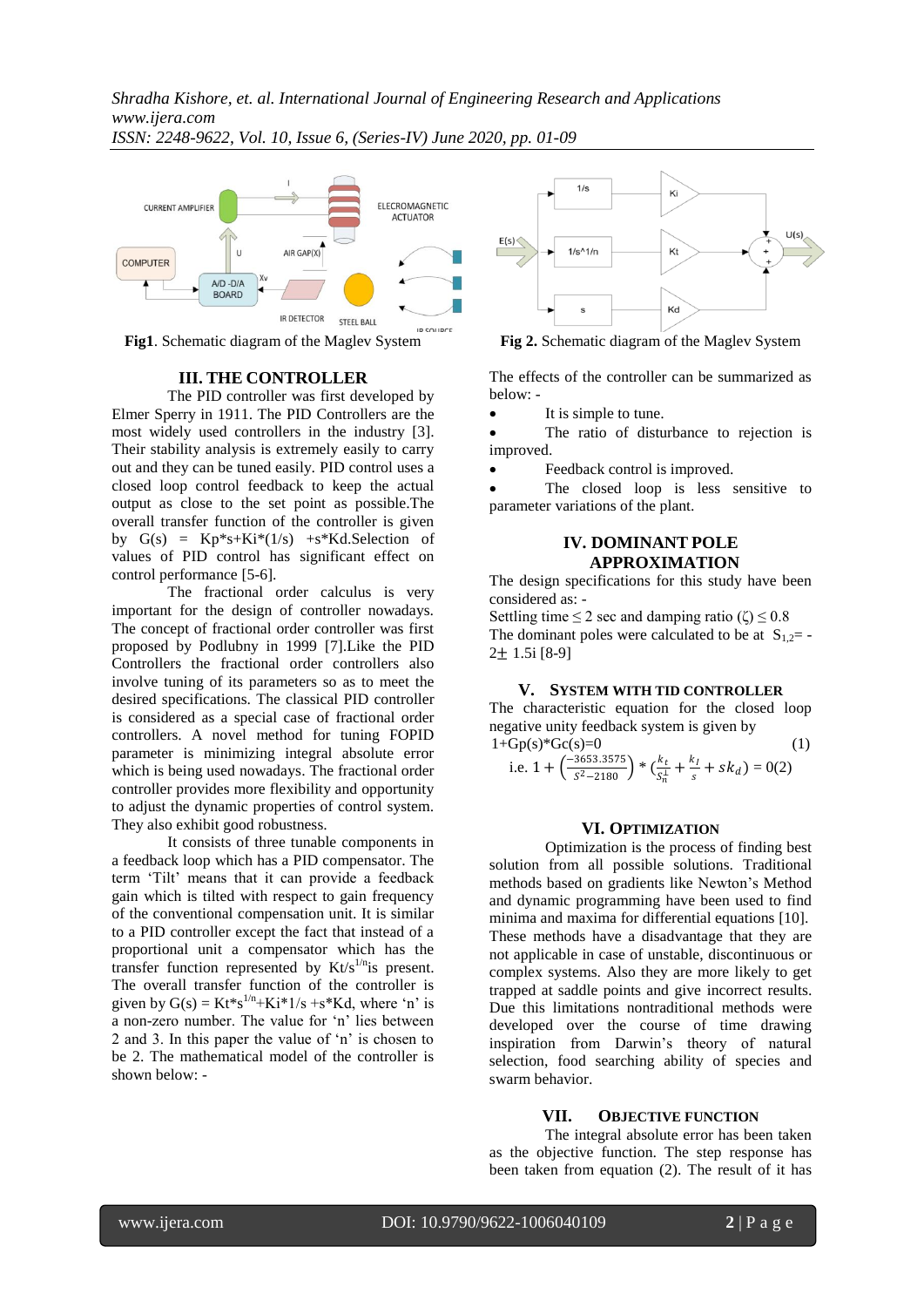*Shradha Kishore, et. al. International Journal of Engineering Research and Applications www.ijera.com ISSN: 2248-9622, Vol. 10, Issue 6, (Series-IV) June 2020, pp. 01-09*

been subtracted from equation(1) to find error. The modulus of step response of error has been optimized using Genetic Algorithm with the help of MATLAB code.

# **VIII. THE GENETIC ALGORITHM**

Genetic algorithm is a search based optimization tool. It is inspired by Charles Darwin"s theory of natural evolution. It was first described by John Holland in 1975 and popularized by David Goldberg [11].In this algorithm the fittest individuals are selected by the process of natural selection and they produce offspring for the next generation.

The process starts with the selection of fittest individuals from a population of defined size. A fitness function determines how fit an individual is as compared to others. Then they produce offspring"s having characteristics of their parents. This process keeps on iterating until a generation with the fittest individual is found. This method is applied for a search problem where we consider a range of solutions for the problem and select the best ones out of them. The following flow chart shows the steps that are followed while optimizing the parameters using genetic algorithm.The below given steps are followed to produce an individual in a new generation which are better than the previous generation.



Fig3. Flow chart of Genetic algorithm

# **IX. THE OBJECTIVE FUNCTION OPTIMIZATION USING GENETIC ALGORITHM**

The Integral Absolute Error has been taken as the objective function containing three unknown variables Kt, Ki and Kd for TID Controller. The population size, mutation probability, crossover probability and number of iterations are taken as 40, 0.125, 0.8 and 25 respectively. The range of controller parameters are taken as:

 $-25 \leq Kt \leq -23$ ,  $-6 \leq Ki \leq -4$  and  $-0.25 \leq Kd \leq 0$ 

The decision has been taken after running the algorithm for a number of trials. The final parameters of the fine is run for 15 times to get the final optimum value of the controller parameters. The values obtained after the optimization are: -

Kt=  $-24.5293$ , Ki=  $-5.9815$  and Kd=  $-0.0846$ These values are used for designing of TID controllers.

The range of controller parameters for PID are taken as:

 $-50 \leq Kp \leq 0$ ,  $-50 \leq Kj \leq 0$  and  $-50 \leq Kd \leq 0$ The values obtained after the optimization are: -

Kp= -29.492, Ki= -49.997 and Kd= -2.642

### **X. GREY WOLF OPTIMIZATION TECHNIQUE**

The grey wolf optimization is a swarm intelligent optimization algorithm developed by Seyedali Mirjalili et al. in 2014 [11]. It imitates the leadership hierarchy of the wolves which are well known for their group hunting. The wolves are divided into four types of wolf: alpha, beta, delta and omega, where the best individual, second best individual and third best individual are termed as alpha, beta, and delta, and the rest of the individuals are considered as omega. The wolf as top predators in the food chain, has a strong domination [12-15].

The leader of all the groups is Alpha type which is the decision maker among all the groups other group takes feedback from all other group of lower hierarchy (i.e. beta, delta and omega) in the process like searching encircling and hunting the prey. They are the fittest individuals among all the groups.

Level 2 is the beta, they are subordinate Wolves, and advisor to the alpha, beta ensures that all the subordinate should obey the order.

Level 3 are called delta.They dominate omega and report to alpha and beta. They are responsible for watching the boundaries, protecting the pack and help alpha and beta in hunting and care for ill and wounded wolves.

Level 4 groupis Omega which are used for searching the pray and they are allowed to eat the prey at the last.They have lowest fitness value.

#### **10.1. SEARCH PROCESS**

The search process is the modeled behavior of the wolves which wolves use in their haunting process, there are mainly three stages like searching, encircling and attacking the prey.The first two stages are dedicated to exploration and the last one is the exploitation. First they explore the prey and encircle them and they create the situation to attack on the prey position. The fittest in the group change their position to search the best position for haunting and the move towards the goal (i.e. prey position) and update their position continuously after each change to get to the optimal position to attack. The similar concept is used in the grey wolf optimization. Alpha, beta, delta and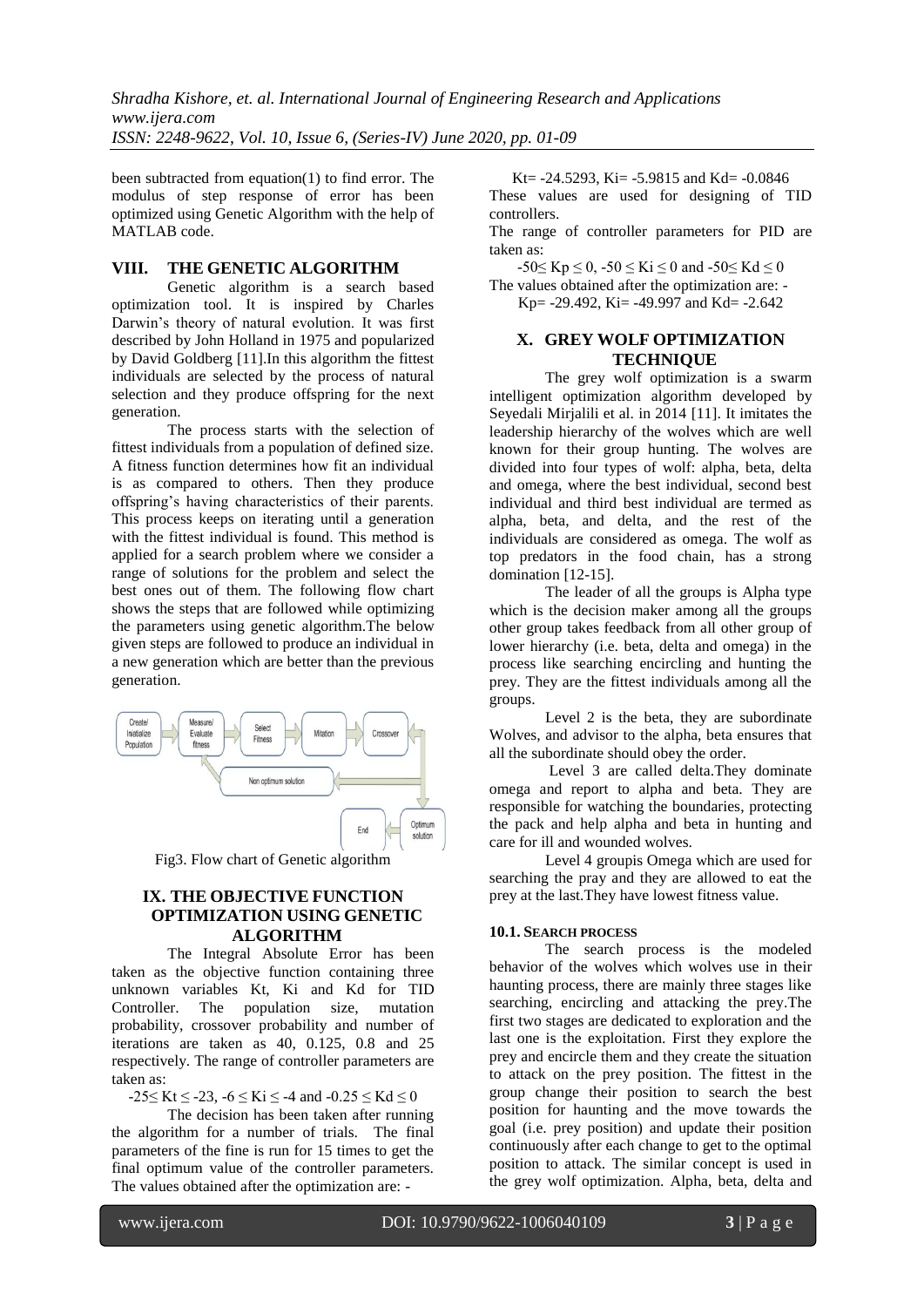omega search for the position of the goal, encircle the goal by different search agents and move forward till the optimal goal position is not reached. The alpha is followed by all others of lower hierarchy.

This algorithm has been developed to solve a complex problem very efficiently and fast. In grey wolf optimization first three best solutions are updated and saved which are in the form of alpha, beta and delta. And the rest the left search agents are compelled to update their position according to the position of best search agents. Grey wolves search to the position of the alpha, beta, and delta, they diverge from each other to search and converge to attack the prey, the decision for the diverge and converge form the prey is based on the coefficient "A" which has been defined mathematically.

In optimization process, the locations of wolves are updated based on Equations (3) and (4)

$$
\vec{D} = |\vec{CX}(t) - \vec{X}(t)|(3)
$$

$$
\vec{X}(t+1) = \vec{X_P}(t) - \vec{A} \cdot \vec{D}(4)
$$

Where t indicates the current iteration,  $\vec{A}$  and  $\vec{C}$  are coefficients vectors,  $\overrightarrow{X_P}$  is the position vector of the prey, and  $\vec{X}$  indicates the position vector of the grey wolf.

Hence, after the exploration if the prey is found, they encircle the prey. For encircling in space search the position has to be changed, so in this algorithm, the mathematical equation (4) and (5) has been defined to get the position vector of the search agents after each change.

$$
\vec{A} = 2\vec{a} \cdot \vec{r}_1 - \vec{a}(5)
$$

$$
\vec{C} = 2 \cdot \vec{r}_2 \cdot (6)
$$

$$
a = 2 - \frac{t}{\max \text{ iteration}} \tag{7}
$$

$$
\vec{D}_{\Delta} = |\vec{C}_3 \vec{X}_\Delta - \vec{X}|
$$

$$
\vec{X}_1 = \vec{X}_{\alpha} - \vec{A}_1 \vec{D}_{\alpha} \tag{9}
$$

$$
\vec{X}_2 = \vec{X}_{\beta} - \vec{A}_2 \vec{D}_{\beta}
$$

$$
\vec{X}_3 = \vec{X}_{\alpha} - \vec{A}_3 \vec{D}_{\Delta}
$$

When the vector  $|A| < 1$  during the course of iteration, the wolves attack the pray reaching to the best optimum value.

#### **10.2.THE ALGORITHM**

The total search agents present in the search space; the fitness value is calculated using the predefined objective function for each search agents. And based on that fitness value the best 3 solutions are be shortlisted, after that based on Where  $\vec{r}_1$  and  $\vec{r}_2$  are random vectors in [0,1] and component 'a' is linearly decreasing from 2 to 0 with the increase in the iteration to reduce the gap between the position and the prey. The vector A and C are calculated for each iterations and vector D is calculated and position  $\vec{X}(t + 1)$  are updated for each iterations for every wolves(alpha, beta , delta and omega) .The position vectors of search space can be considered in 2D and 3D space and can be defined accordingly.

The hunt is usually guided by alpha. The beta and delta might also participate in hunting, in case of abstract search space there is no idea about the optimum location, for that we consider that alpha in the search space which gives the best solution and beta and delta have better knowledge about the location of the prey. The first three best solutions are stored in the form of alpha, beta and delta and other search agents are compelled to update their position according to the best search agents (i, e. beta, delta and omega).

The formulas shown in the equation no. (3) and (4) are used for saving the updated positions for each wolves  $X_{\alpha}$ ,  $X_{\beta}$ ,  $X_{\Delta}$  after each iteration and the mean position is calculated as shown in equation no.  $(7),(8),(9)$ . The other left search agents will try update to this mean position. The mathematical model for hunting behavior is as follows:

$$
\vec{X}(t + 1)(mean) = \frac{\vec{x}_1 + \vec{x}_2 + \vec{x}_3}{3} (7)
$$

$$
\overrightarrow{D_{\alpha}} = |\overrightarrow{C_1X}_{\alpha} - \vec{X}| (8)
$$

$$
\overrightarrow{D_{\beta}} = |\overrightarrow{C_2X}_{\beta} - \vec{X}|
$$

these 3 best solution the position of other search agents is updated and again 3 best solutions are achieved and this process will carry on till the iteration terminates. Algorithms associated with grey wolf optimizer:

 Initialize the grey wolf population size n parameter a, coefficient vectors A, C and the maximum no. of iteration.

 $\bullet$  Set t=0 as the counter initialization.

 $\bullet$  For  $(i=1: i \le n)$ 

• Generate the initial population  $X_i(t)$ randomly.

- Evaluate the fitness function of each search agents by calling the objective function in the main function  $(f(X_i(t)))$ .
	- End for.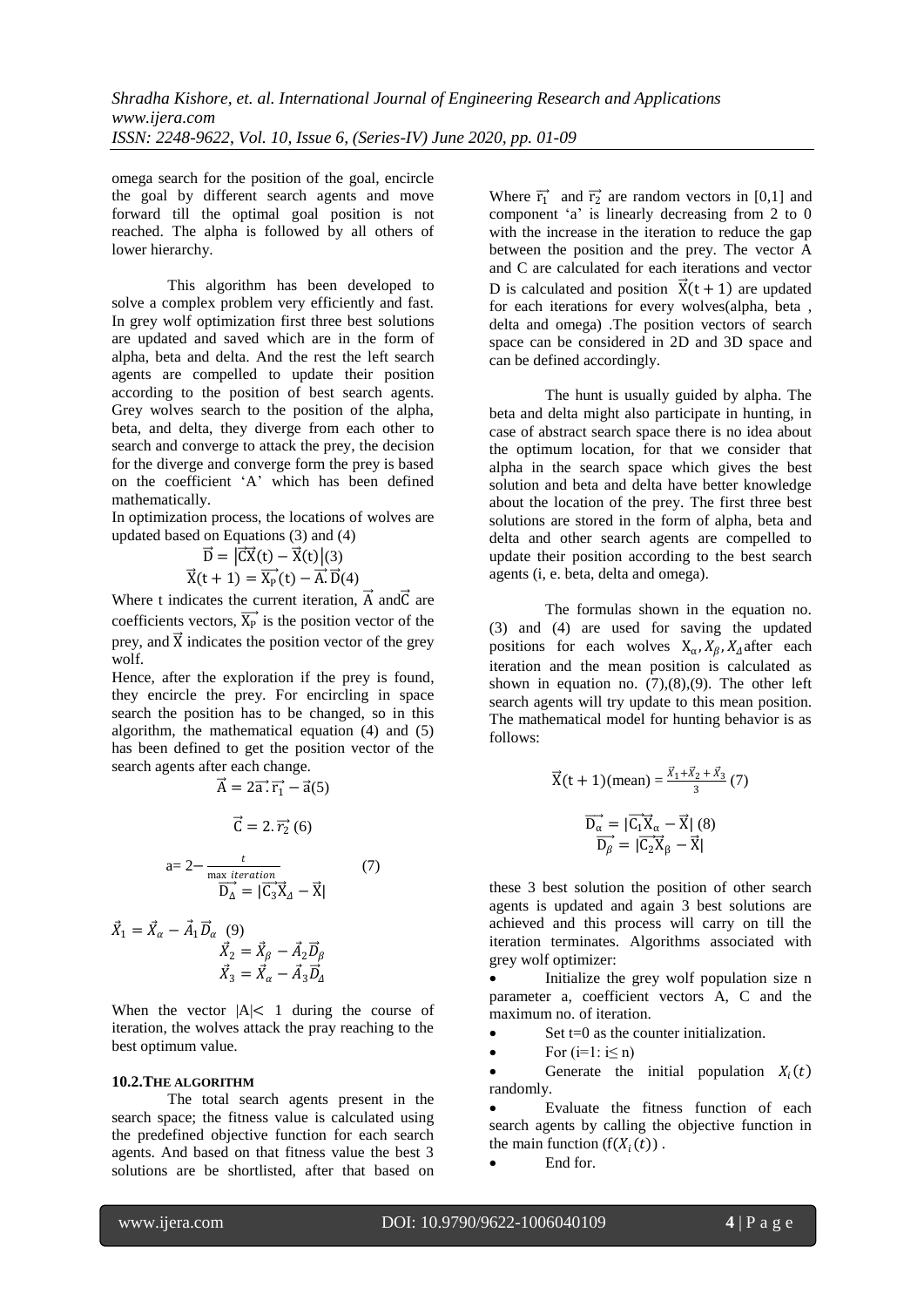Assign the values to the first, second and the third best solution  $X_{\alpha}$ ,  $X_{\beta}$  and  $X_{\Delta}$  respectively.

- Repeat
- For  $(i=1: i \le n)$  do

 Update each search agents in the population as discussed using above equation (7), (8) and (9).

Decrease the parameter 'a' from 2 to 0.

 Update the coefficients A and C as shown in equation  $(5)$  and  $(6)$ .

 Evaluate the fitness function of each search agent  $f(X_i(t))$ .

- End for
- Update the vectors  $X_{\alpha}$ ,  $X_{\beta}$ ,  $X_{\Delta}$ .
- Set  $t=t+1$

 Until t < Maximum iteration (till Termination criteria is satisfied).

• Produce the best solution  $X_\alpha$ .

# **XI. RESPONSES AND RESULT**

The tuning of TID and PID controllers by using grey wolf optimization(GWO) technique and the Genetic algorithm (GA) have been used. ForGWO,the number of search agents

is chosen as 30 and the number of iteration as 125.The algorithm was run a number of times and the values of controller's parameters are selected based on the values returned by alpha wolf in the algorithm, which was the fittest among all other wolfs. For tuning of the controller the objective function has been calculated i.e., the error function so as to get the minimized integral absolute error (IAE) of the response. Once the objective function is decided, this function has been called to the part where the GWO algorithm is written, and the program is run for maximum no. of iteration that has been assigned. The algorithm returns the value of the position of the fittest group (alpha group), which is analogous to the value of the controller parameter that is Kp, Ki, Kd for PID and Kt, Ki, Kd for TID controller.

The objective function is the overall transfer function of the controller containing three unknown variables Kt, Ki, Kid, has been optimized through Genetic algorithm(GA)with fixed number of iterations, population size,crossover probability, bit size, and mutation probability taken as 25, 40,0.8 ,10, and 0.125 respectively.The decision regarding the boundary limits of these unknown parameters has been made after performing a number of trial runs, and the optimization has been done on the GA tuning app of the MATLAB software.

After optimization, the values obtained for GWO and GA for both TID and PID controller is shown in table 1, and 2 respectively. These values are then used for designing the both TID and PID controller and obtaining controlled response of nonlinear, unstable magnetic levitation system.

| Optimization | Iteration | Value of    | Kt        | Ki       | Κd        | Rise    | Settling | Overshoot |
|--------------|-----------|-------------|-----------|----------|-----------|---------|----------|-----------|
| technique    |           | Integral    |           |          |           | time(s) | time(s)  |           |
|              |           | absolute    |           |          |           |         |          |           |
|              |           | error (IAE) |           |          |           |         |          |           |
| <b>GWO</b>   | 125       | 0.0252      | $-21.11$  | $-10$    | $-10.21$  | 0.7957  | 8.2251   | 2.7931    |
|              |           |             |           |          |           |         |          |           |
| GА           | 125       | 0.0396      | $-24.952$ | $-5.981$ | $-0.0846$ | 0.7517  | 3.1795   | 6.4194    |
|              |           |             |           |          |           |         |          |           |
|              |           |             |           |          |           |         |          |           |

**Table 1.** Optimized TID controller parameters obtained by GWO and GAandthe time domain specification for the step response of the overalltransfer function.

The step responses of the overall system obtained by using the optimized values obtained for GA and GWO for TID and PID controllers are as show in Fig. 4, 5, 6 and 7 respectively.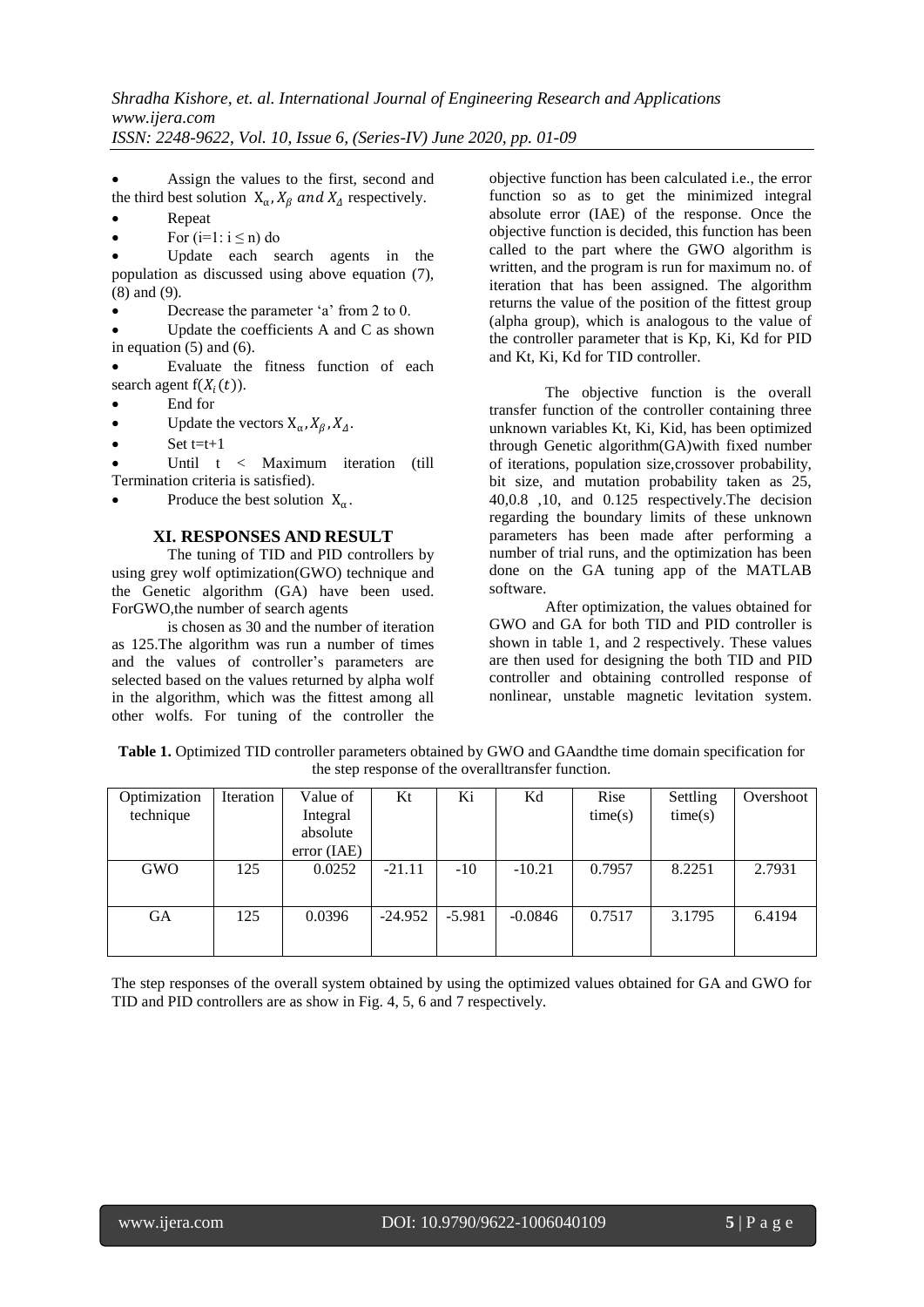*Shradha Kishore, et. al. International Journal of Engineering Research and Applications www.ijera.com ISSN: 2248-9622, Vol. 10, Issue 6, (Series-IV) June 2020, pp. 01-09*



**Table 2.** Optimized PID controller parameters obtained by GWOand GA andthe time domain specification for the step response of the overalltransfer function.

| Optimization<br>technique | Iteration | Value of<br>Integral<br>absolute error<br>(IAE) | Кp       | Ki      | Κd      | Rise<br>time(s) | Settling<br>time(s) | Overshoot |
|---------------------------|-----------|-------------------------------------------------|----------|---------|---------|-----------------|---------------------|-----------|
| <b>GWO</b>                | 125       | 0.0102                                          | -14      | $-19.5$ | $-0.8$  | 0.00738         | 0.00125             | 0.605     |
| GА                        | 125       | 0.044                                           | $-29.49$ | $-49.7$ | $-2.64$ | 0.00227         | 0.00401             | $\theta$  |



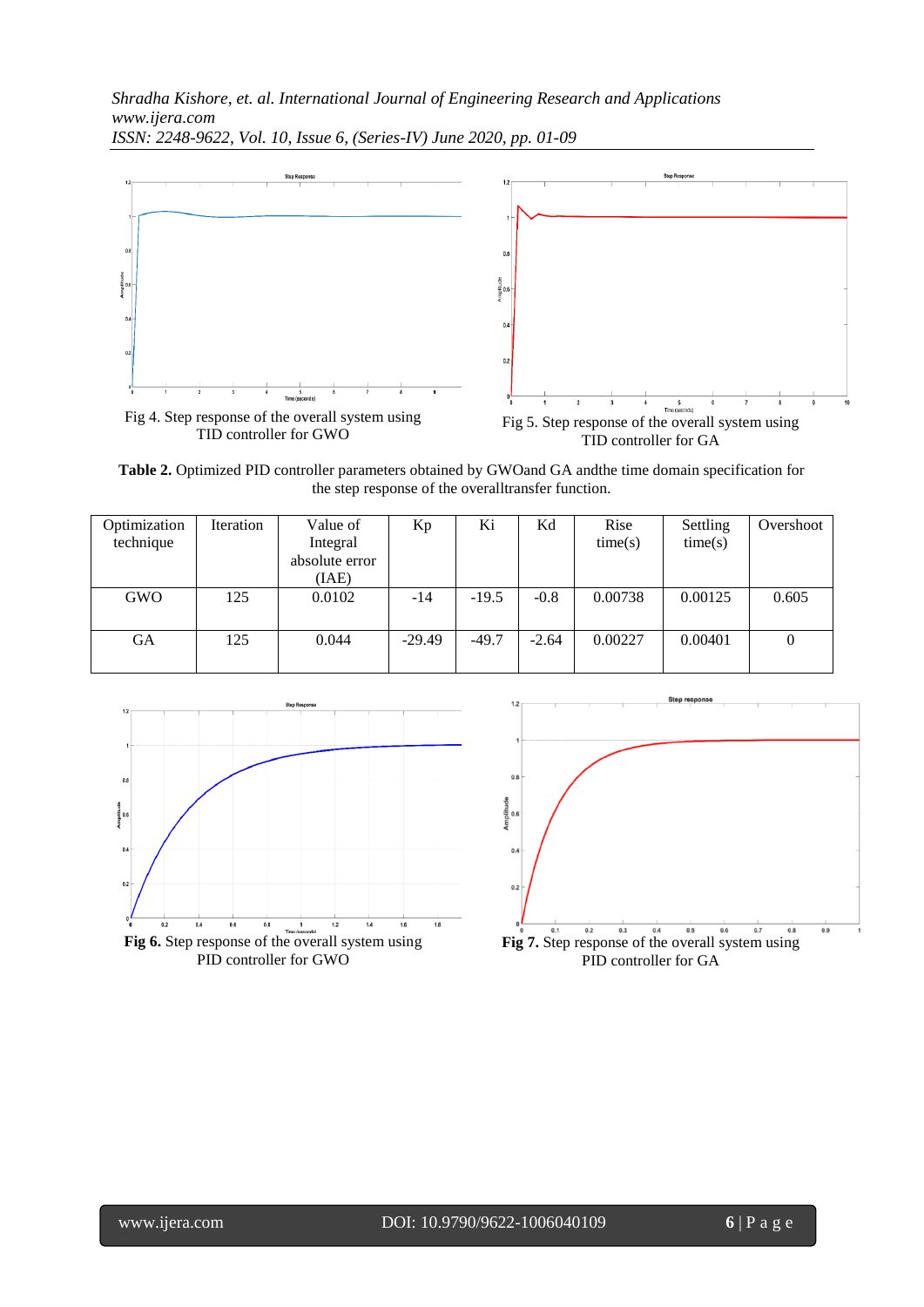

The output of the controller(volts) is obtained indicating the controller action for every step change of the reference signals(input voltage) as shown in Fig.10,11,12 and 13.For every step change of the input signal the ball under levitated system is getting a sharp change in the position which is sensed by the sensor which has some specific gain (distance to voltage gain) .The value is returned by the sensor and compared with the input(reference voltage) voltage (negative feedback system) and the error signal corresponding to the displaced position of the ball from the equilibrium position is made as input of the controller. The value of controller gain has been set using the optimization techniques and the control action take place based on the error input, till the ball comes at set equilibrium position.







**Fig 13.** Output of the TID controller for GA

The simulation response for TID and PID controller action has been shown in Fig.14 and Fig.15. The value of the controller parameters obtained using GWO and GA has been used in the simulation for TID and PID controller action to lift the ball in magnetic levitation system without any unstable transient response. The response clearly depicts that the comparative study has been done for same controller using different optimization technique. The response shown in the figure no. 14 shows larger overshoot, when tuned controller parametersusing GA tuningare used,and that with GWO has relatively less overshoot.

The similar response for the controller gains for TID controller set by using GA in Fig.13 which indicates the sharp rise in the ball position with more oscillations is the transient part with more settling time, for the GWO tuning the response has less overshoot and soft control by the controller with relatively less settling time.

The sharp transition at the step change of the input signal, this may lead to the dropping of the ball out of the levitation, which may result into system failure. If the ball continues to levitate and transients settle down, then the system can be considered to be robust under such settings of the controller.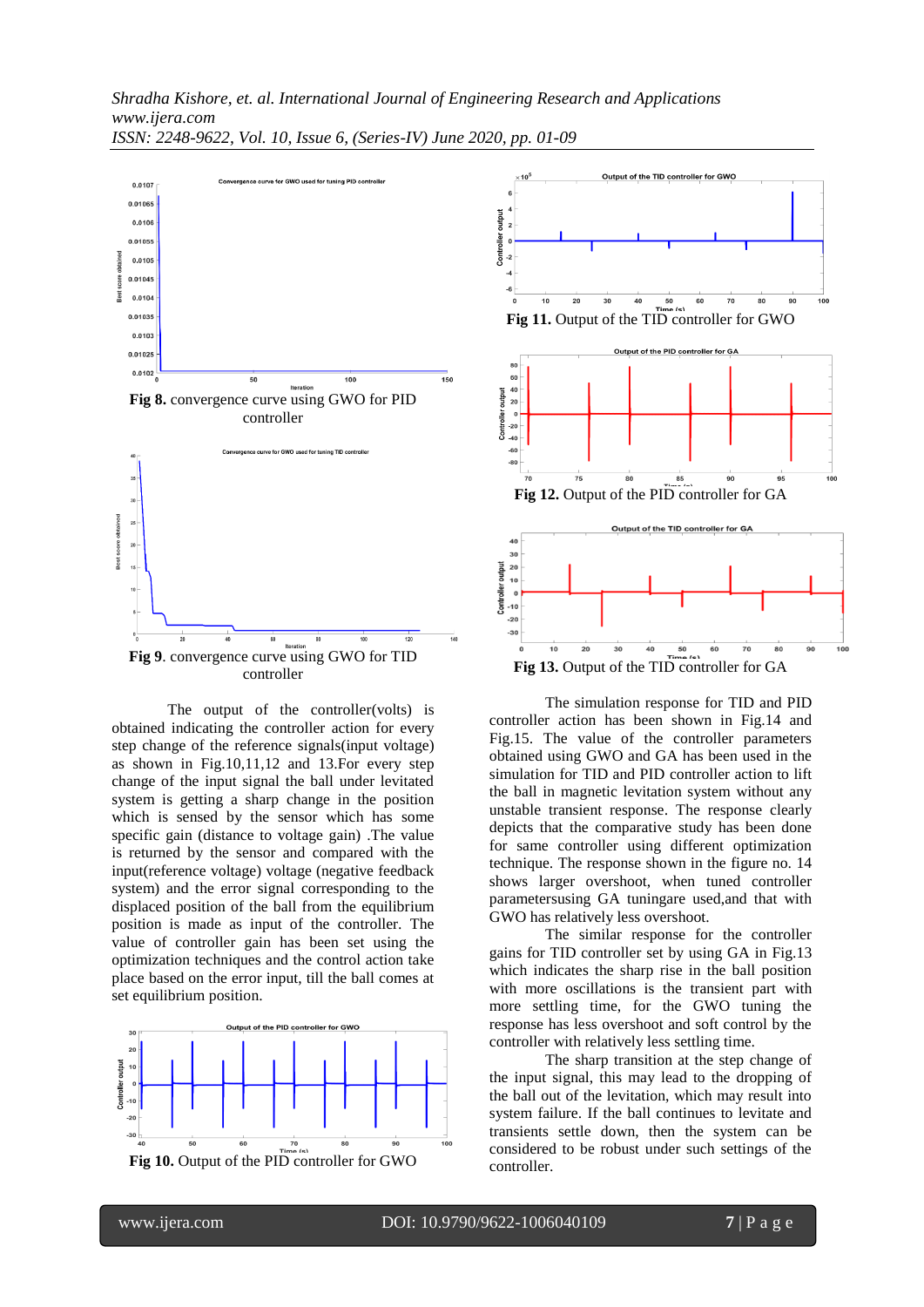The IAE is also minimum for tuning using GWO as compare to GA as tabulated above, the values of absolute error show the sensitivity of the system to variations in the parameters.so the parameters used from the optimization using GWO makes the controller less sensitive to the external variations thus making the system more robust.



**Fig 14.** Comparative response for GA,GWO for PID controller



### **XII. SIMULATIONS**

The simulations of the TID and PID controller has been done to obtained the response of the ball for the comparative study of the response of the plant using optimized controller parameter obtained from GWO and GA. The input signal (voltage) with average value of -1.55 volts and the Pre-filter has been used to reduce the steepness of the signal at step change. The voltage to position converter has been used to obtain the response of the ball with the equilibrium point(reference) and to maintain the analogy with voltage and position with in simulation. The value of voltage to position converter is chosen as

0.161(m/voltage) which gives the position of the ball for the corresponding voltage supplied.

The TID controller has been designed using fractional integrator block (nid bock) obtained from the FOMCON Simulink toolbox of the MATLAB software. The plant transfer block is cascaded with the controller output. Similarly, for simulation of magnetic levitation system using PID controller, the nid block have been removed as it was in TID. Instead of signal builder block the square wave pulse generator block have been used in the simulations.

#### **XIII. CONCLUSION**

In this study TID and PID controllers have been designed for nonlinear Magnetic levitation system and the simulated responses are compared. Optimization techniques, Grey wolf optimization(GWO) and Genetic algorithm(GA) have been used to find the optimized value of the controller parameters the and to minimize the integral error of the system.From the above findings it is clear that response of the system for GWO has the potential to provide better transient response and relative stability as compare to traditional GA optimized controller transfer function. The simulation using both the controllers have been done in MATLAB with proper plant transfer function. These controller parameters obtained from optimization are hence used for the Simulated responses, step response information such as rise time, settling time, peak time and overshoot are gathered. The comparative study has been done using the responses, the result clearly indicates that TID and PID controller can be used for application in other plants with optimization technique as GWO which gives more suitable controller parameters for more robust controlling. Further in future other traditional optimization techniques can be incorporated with different type controller configurations with better choice of the controller parameters with improved version of levitation technology.

#### **REFERENCES**

- [1]. Muhammad Junaid Khan, Sahibzada Bilal , Muhammad Junaid , Sadia Jabeen Siddiqi , Haseeb Ahmad Khan. 2018. "Modelling, Simulation & Control of Non-Linear Magnetic Levitation System."
- [2]. P. Šuster, A. Jadlovská. 2012. "Modeling and Control Design of Magnetic Levitation System." *IEEE Jubilee International Symposium on Applied Machine Intelligence and Informatics.* Herl"any.
- [3]. K.Poomani, R.Rameswari , S.Sathiyavathi. 2017. "Implementation of CDM based PID